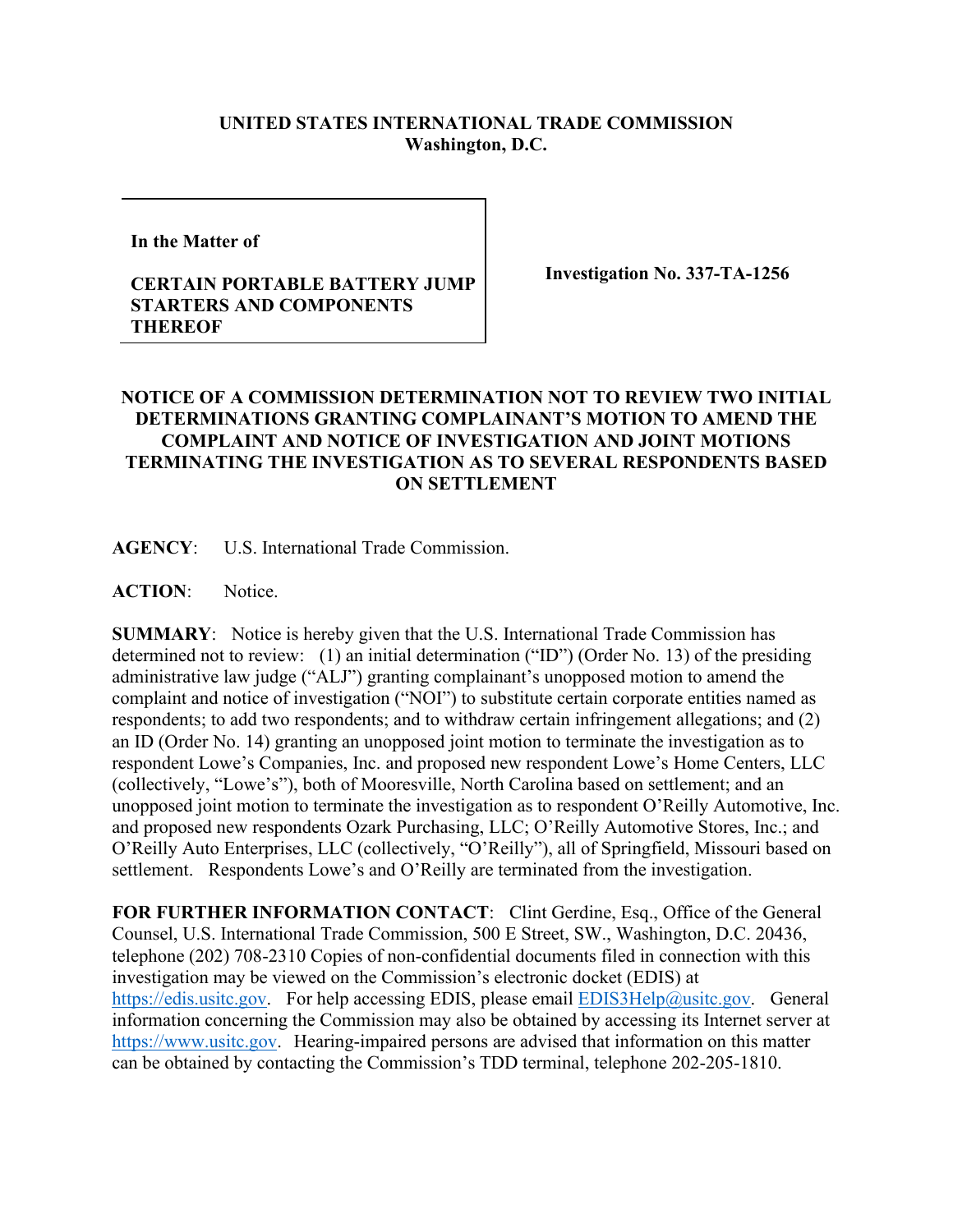**SUPPLEMENTARY INFORMATION**: The Commission instituted this investigation on March 23, 2021, based on a complaint filed by The NOCO Company ("NOCO") of Glenwillow, Ohio. 86 FR 15496-98 (Mar. 23, 2021). The complaint, as amended and supplemented, alleges violations of section 337 of the Tariff Act of 1930, as amended, 19 U.S.C. 1337, based upon the importation into the United States, the sale for importation, and the sale within the United States after importation of certain portable battery jump starters and components thereof by reason of infringement of certain claims of U.S. Patent Nos. 9,007,015 and 10,604,024 ("the '024 patent"), and U.S. Trademark Registration Nos. 4,811,656 and 4,811,749.The complaint further alleges the existence of a domestic industry. The Commission's NOI named forty-four (44) respondents, including: Lowe's Companies, Inc.; O'Reilly Automotive, Inc.; Halo2Cloud, LLC of Hartford, Connecticut, QVC, Inc. of Chester, Pennsylvania, and Zagg Co. Rrd Gst of Plainfield, Indiana (collectively, "HALO"); Anker Technology (UK) Ltd. of Birmingham, United Kingdom; Shenzhen Dingjiang Technology Co., Ltd. and Shenzhen Topdon Technology Co., Ltd. (collectively "Shenzhen"), both of Shenzhen, China; and Winplus North America, Inc. of Costa Mesa, California. The Office of Unfair Import Investigations is participating in the investigation.

On April 21, 2021, NOCO moved to amend the complaint and NOI as follows: (1) substitute Lowe's Home Centers, LLC, for presently named respondent Lowe's Companies, Inc.; (2) substitute O'Reilly Automotive Stores, Inc., O'Reilly Auto Enterprises, LLC, and Ozark Purchasing, LLC for presently named respondent O'Reilly Automotive, Inc.; (3) substitute Anker Innovations Ltd. (HK) of Birmingham, United Kingdom for presently named respondent Anker Technology (UK) Ltd.; (4) substitute ZAGG Inc. of Midvale, Utah for presently named respondent Zagg Co. Rrd Gst; (5) substitute Shenzhen Dingjiang Technology Co., Ltd. (d/b/a Shenzhen Topdon Technology Co., Ltd. and Topdon Technology Co., Ltd.) of Shenzhen, China for presently named respondents Shenzhen; and (6) add additional respondents ADC Solutions Auto, LLC d/b/a Type-S and Winplus NA, LLC, both of Costa Mesa, California, which are related to presently named respondent Winplus North America, Inc. NOCO also moved to withdraw infringement allegations as to HALO's accused products with respect to the '024 patent and correct certain typographical and clerical errors.

On April 22, 2021, NOCO and Lowe's jointly moved to terminate the investigation as to Lowe's based on a settlement agreement between NOCO and Lowe's that resolves all issues between these parties. On the same date, NOCO and O'Reilly jointly moved to terminate the investigation as to O'Reilly based on a settlement agreement between NOCO and O'Reilly that resolves all issues between these parties. Both motions were unopposed.

On April 23, 2021, the ALJ issued the subject IDs. Order No. 13 grants NOCO's unopposed motion to amend the complaint and notice of investigation as described above. The ID finds that the motion satisfies Commission Rule 210.14(b) (19 CFR 210.14(b)) because good cause exists to amend the complaint and NOI as detailed in NOCO's motion. Order No. 14 grants the unopposed joint motions to terminate the investigation as to Lowe's and O'Reilly based on settlement. The IDs find that the joint motions satisfy the requirements of Commission Rule 210.21(b) (19 CFR 210.21(b)) and that terminating the investigation as to